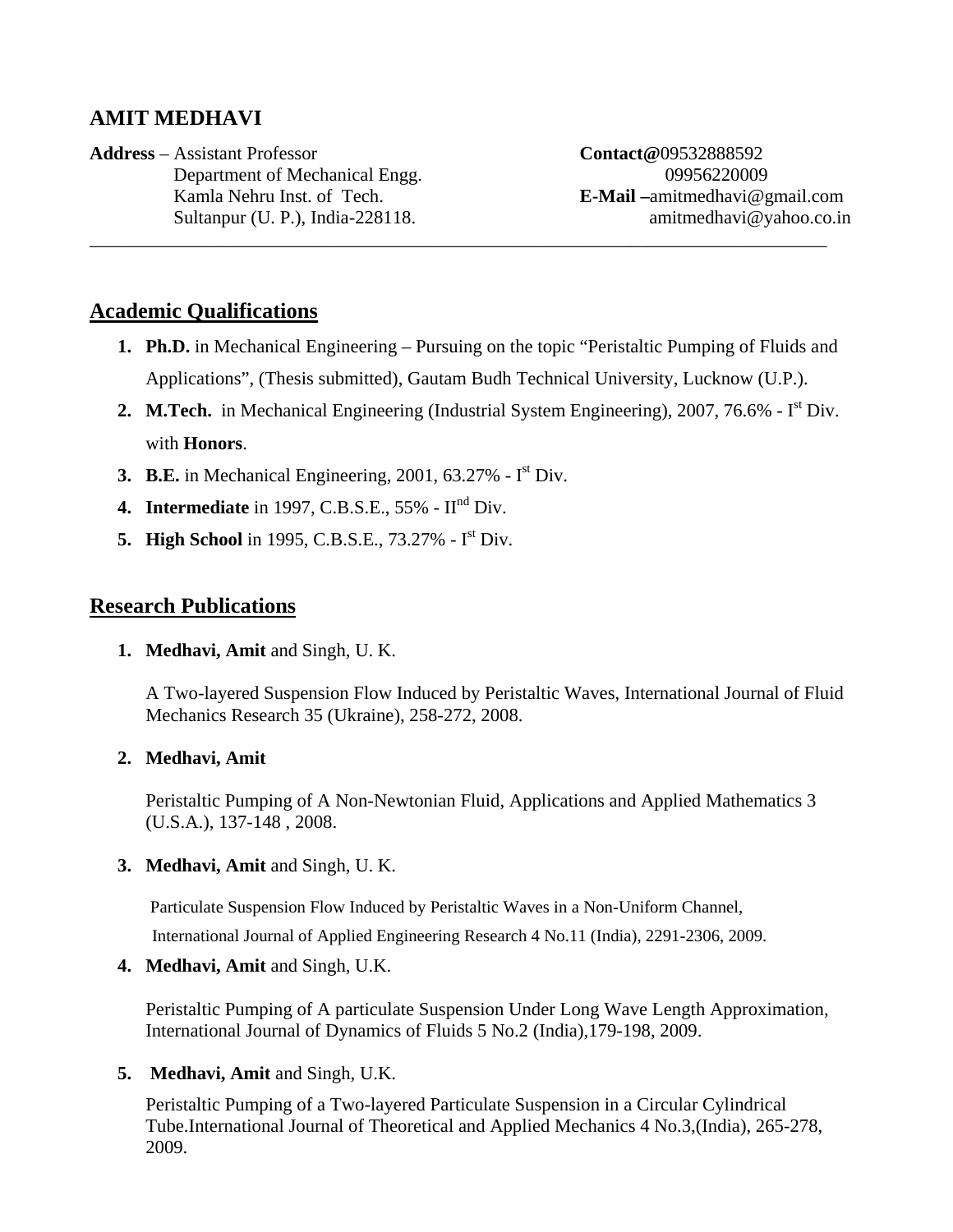#### **6. Amit Medhavi**

Peristaltic Pumping of a Particulate Suspension in a Catheterized Tube. E-Journal of Science and Technology 5 (Greece), 77-93, 2010.

**7. Medhavi, Amit**, Singh, U.K. and Yadav, A. S.

Peristaltic Induced Flow of a Particulate Suspension in a Non-uniform Tube. E-Journal of Science and Technology 6 (Greece), 77-92, 2011.

**8. Amit Medhavi** and U. K. Singh

Peristaltic Induced Flow of a Particle-Fluid Suspension in a Non-Uniform Geometry. Applications and Applied Mathematics 6 (USA), 2064-2077**,** 2011.

**9. Amit Medhavi**, Dharmendra Singh, A. S. Yadav and R. S. Gautam

Peristaltic Induced Flow of a Two-layered Suspension in a Non-uniform Channel. Applications and Applied Mathematics (USA), In press, 2011.

#### **10. Amit Medhavi**

On Macroscopic Two-phase Arterial Blood Flow through an Overlapping Stenosis. E-Journal of Science and Technology 6 (Greece), 19-31, 2011.

#### **11.** Shailesh Mishra, S. U. Siddiqui and **Amit Medhavi**

Blood Flow through a Composite Stenosis in an Artery with Permeable Wall. Applications and Applied Mathematics 6 (USA), 1798-1813**,** 2011.

**12.** V. P. Srivastava, Rochana Vishnoi, Dharmendra Singh, **Amit Medhavi** and Shailesh Misra

Response to Blood Flow through an Overlapping Stenosis in a Catheterized arteries. E-Journal of Science and Technology 6 (Greece), 93-103, 2011.

### **13. Medhavi, Amit** and Singh, U.K.

Peristaltic Transport of a Two-Layered fluid in a Catheterized Tube. Acta Mechinca Sinica (China), Submitted, 2011.

### **14. Amit Medhavi**

 Suspension Two-layered Flow Induced by Peristaltic Waves in a Catheterized Tube. Advances in Applied Mathematics and Mechanics (Singapore), Submitted, 2011.

#### **15.** Shailesh Mishra, S. U. Siddiqui and **Amit Medhavi**

Particulate Suspension Blood Flow through an Overlapping Stenosis in an Artery with Permeable Wall. Applied Mathematics and Computation (USA), Submitted, 2011.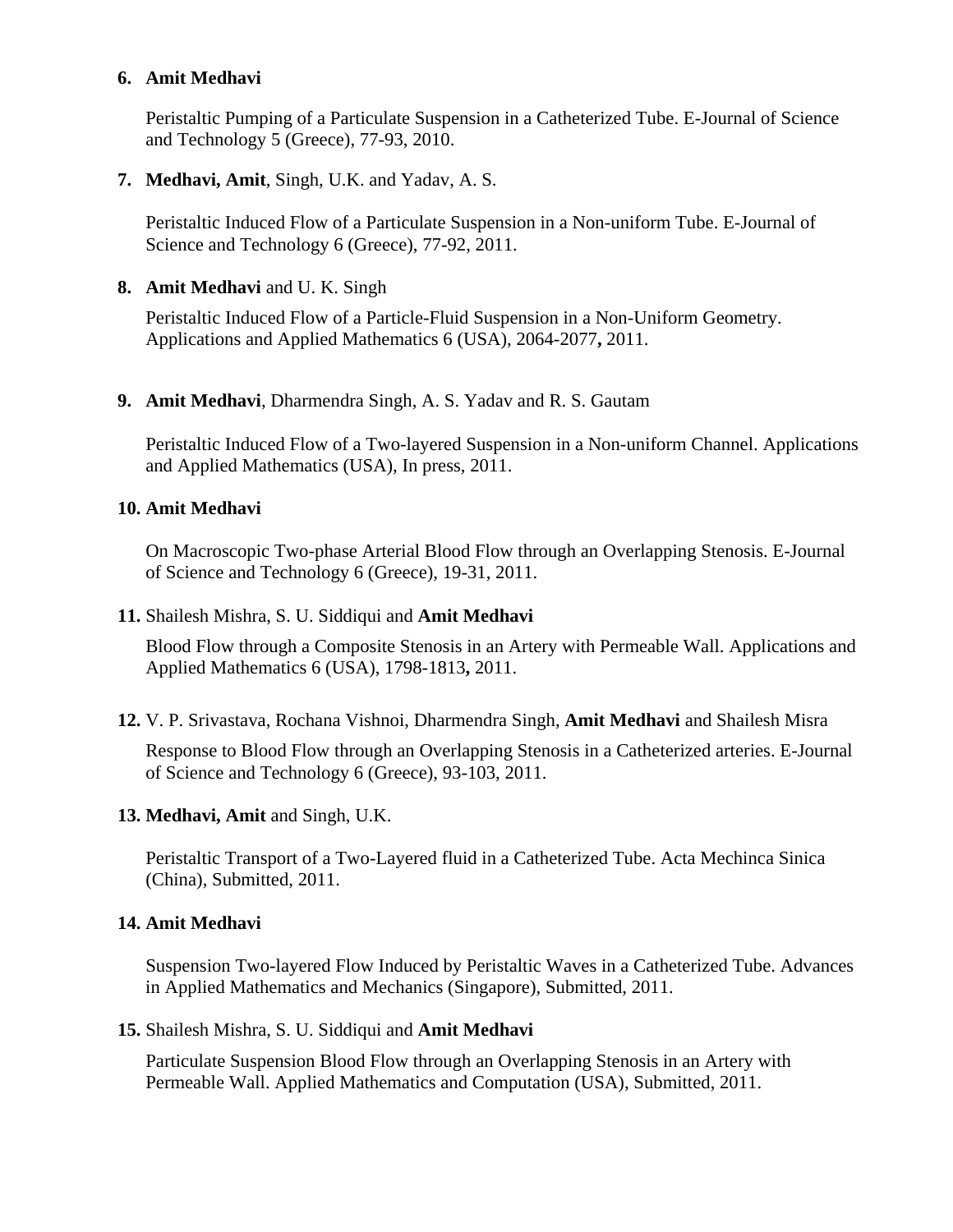## **Work Experiences (Total Experience (Industry +Teaching) – Ten years)**

- 1. Asstt. Prof. in the Department of Mechanical Engineering at Kamla Nehru Institute of Technology, Sultanpur, India from  $11<sup>th</sup>$  Aug. 2009 till date.
- 2. Reader in the Department Of Mechanical Engineering at SMS Institute Of Technology, Lucknow, India From  $25<sup>th</sup>$  of July 2008 to 10 Aug. 2009.
- 3. Asst. Professor in the Department of Mechanical Engineering at Shri Ramswaroop Memorial College of Engineering and Management, Lucknow, India from the Sept. 2007 to July 2008.
- 4. Lecturer in the Department of Mechanical Engineering at Shri Ramswaroop Memorial College of Engineering and Management, Lucknow, India from Sept. 2002 to Aug. 2007.
- 5. Design Engineer at Sun Beam Hi Tech. Medicare, New Delhi from the  $6<sup>th</sup>$  of Dec. 2001 to  $23<sup>rd</sup>$  of Aug. 2002.

# **Member of Editorial Board of Journals**

1. Applications and Applied Mathematics, U.S.A.

## **Reviewer of Journals**

- 1. Computer and Mathematics with Applications, U.S.A.
- 2. Applications and Applied Mathematics, U.S.A.

## **Academic Achievements & Others**

- 1. Best Faculty award for the academic session 2006-07 at SRMCEM, Lucknow.
- 2. Best Faculty award for the academic session 2005-06 at SRMCEM, Lucknow.
- 3. Best faculty Coordinator of Technical Cell for the session 2004-05 at SRMCEM, Lucknow.

# **Courses Taught At U.G. Level**

- 1. Computer Aided Manufacturing 2. Fluid Mechanics
- 
- 
- 
- 
- 11 Computer Aided Design 12. Manufacturing Process
- 
- 4. Manufacturing Science I 4. Manufacturing Science II
- 5. Engg. Graphics 6. Machine Drawing
- 7. Fluid Machinery 8. Mechanical Engg.
- 9. Workshop practice 10. Advanced Fluid Mechanics
	-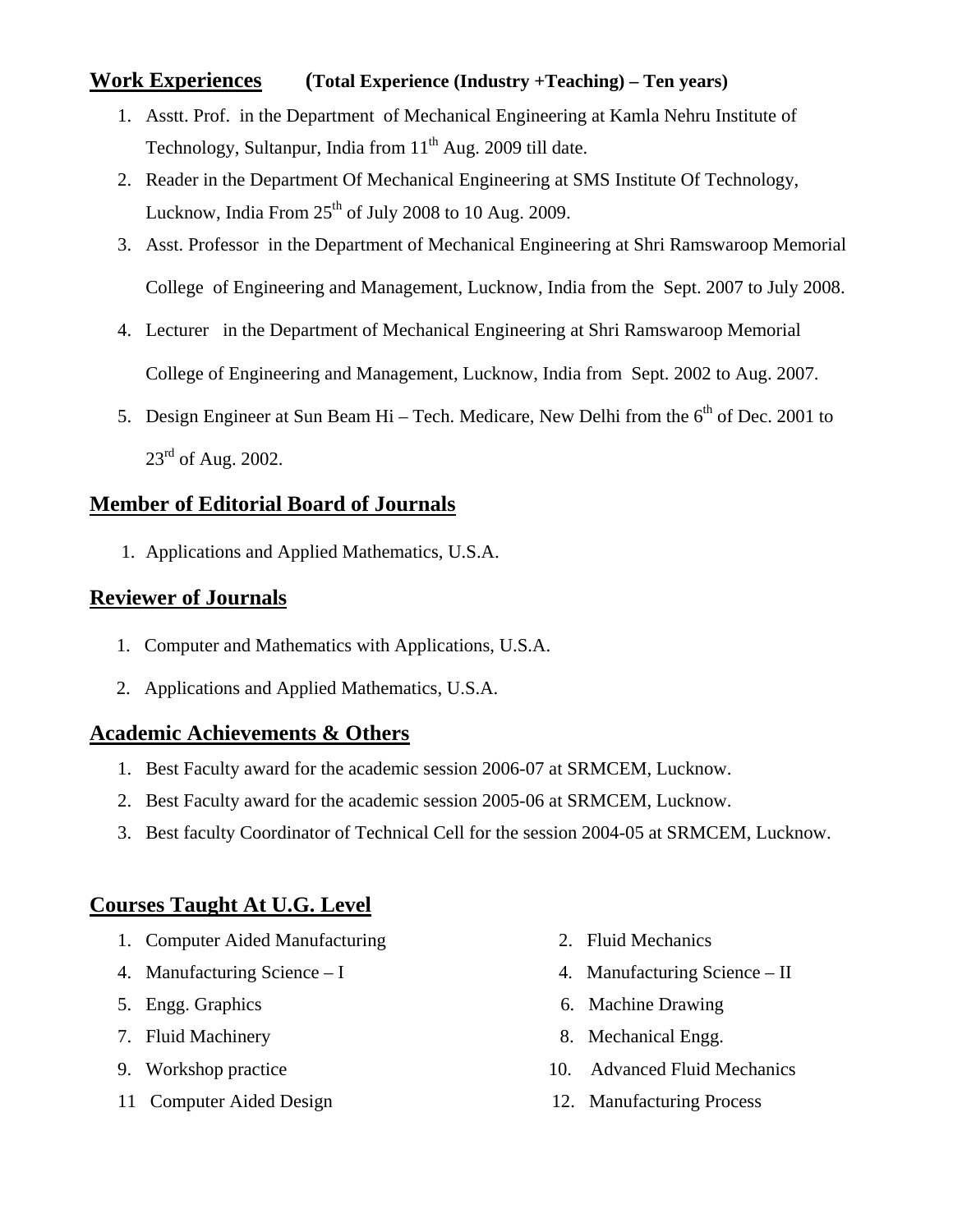# **Courses Taught At P.G. Level**

- 
- 

1. Finite Elements Method 2. Simulation Modelling & Analysis

3. Design of Production Systems 4. Planning and Design of Facilities

# **Labs Handled**

Computer Aided Manufacturing, Computer Aided Design Lab, Fluid Mechanics, Fluid Machinery, Manufacturing Science–I, Manufacturing Science–II, Engg. Graphics, Machine Drawing, Measurement and Metrology & Workshop practice.

# **Additional Qualifications**

- 1. **CNC Milling Training Course using MTAB & Denford Equipment** at MTAB–DENFORD TECHNOLOGY CENTER Chennai, India.
- 2. **Advance Certificate Course in INTEGRATED CAD/CAM** at Central Tool Room and Training Center (An Indo-Danish Project), Bhubaneswar, India.
- 3. **Course in AUTO CAD** at Central Tool Room and Training Center (An Indo-Danish Project), Bhubaneswar, India.
- 4. **Course on TQM & ISO-9000** at Central Tool Room and Training Center (An Indo-Danish Project), Bhubaneswar, India.

## **Seminars**

- 1. Attended a two day National Conference on "Emerging trends in Mechanical Engg. (ETME-2009)" at M. M. M. Engg. College, Gorakhpur (U. P.) on 12 & 13 Oct. -2009.
- 2. Member of organizing committee of **"Employability of Management & Techno Youth in the Corporate & IT World"** held at Shri Ramswaroop Memorial College of Engineering and Management, Lucknow, India on the  $28<sup>th</sup>$  and  $29<sup>th</sup>$  of Oct. 2007.
- 3. Participated in the AICTE- Staff development program on "**Design for X (DFX)**" organized by the Dept. of Mech. Engg., Allahabad from June 11-22, 2007.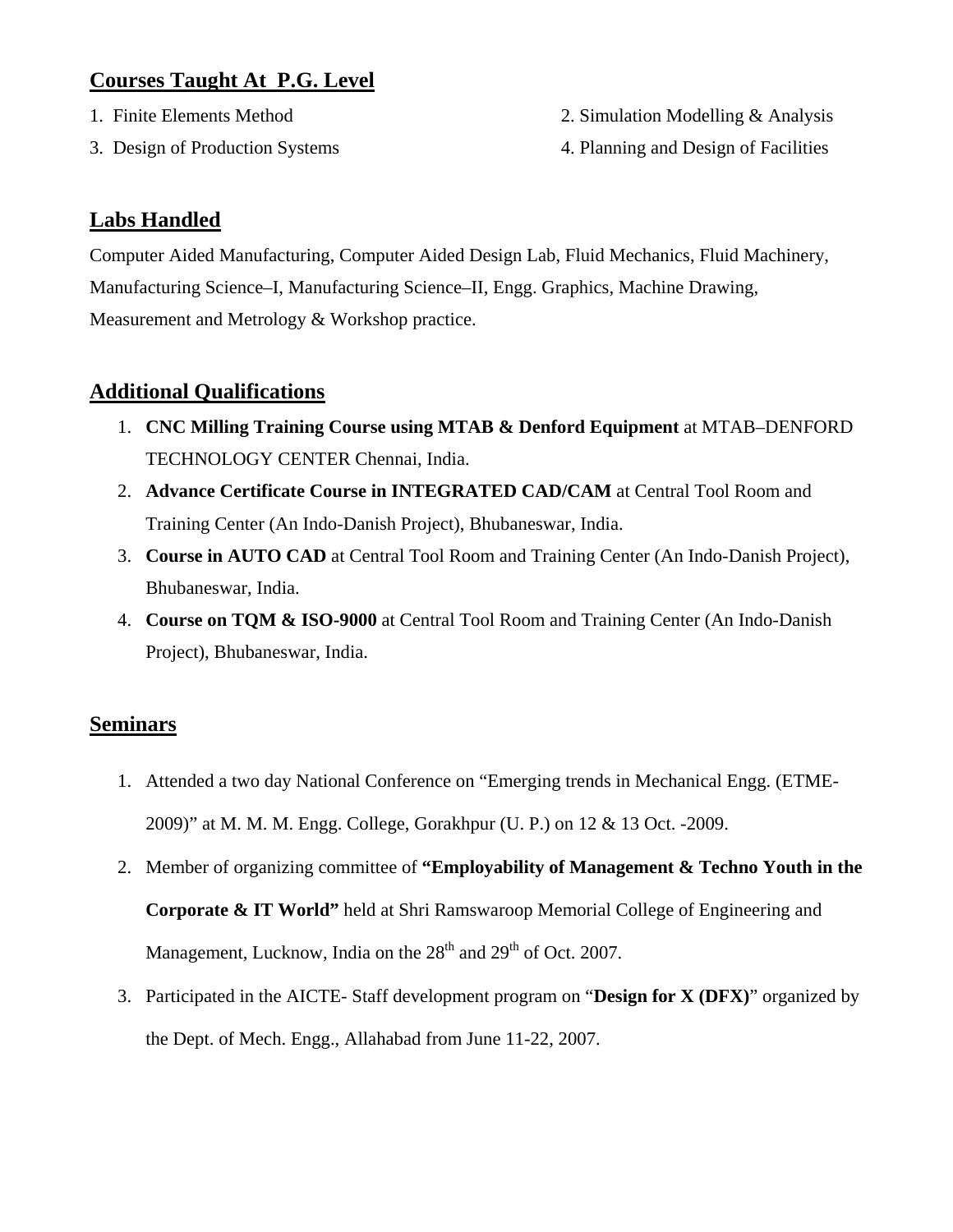4. Member of organizing committee of **"National Seminar on India's Role in Global I.T. Sector"** held at Shri Ramswaroop Memorial College of Engineering and Management, Lucknow, India on the  $28<sup>th</sup>$  and  $29<sup>th</sup>$  of Oct. 2006.

## **Computer Skills**

- 
- 
- 
- 
- 1. CNC Milling & Turning 2. Master CAM 2D & 3D Drawing & Machining
- 3. PRO E 3D Part Modelling 4. PRO Assembly & PRO Sheet Metal
- 5. I DEAS Surfacing & Assembly 6. I-DEAS Drafting & Manufacturing
- 7. Auto CAD 8. Project with DNC

### **Administrative Responsibilities**

- Officer In charge Legal Affairs, K.N.I.T., Sultanpur, India from July 2011 till date.
- Asstt. Information Officer, K.N.I.T., Sultanpur, India from July 2011 till date.
- Officer In charge Central Computing Facility, K.N.I.T., Sultanpur, India from July 2010 to June 2011.
- Chief Administrative Warden of hostels at SMS Inst. of Tech., Lucknow, India from July 2008 to August 2009.
- Member of Proctorial Board at SMS Inst. of Tech., Lucknow, India from July 2008 to August 2009.
- Chief Warden of hostels at Shri Ramswaroop Memorial College of Engg. & Mgmt., Lucknow, India from July 2007 to August 2008.

## **Other Involvements**

- Member of Time Table Committee at SMS Inst. of Tech., Lucknow, India from July 2008 to August 2009.
- Head of committee organizing cultural and sports events at SMS Inst. of Tech., Lucknow, India from July 2008 to August 2009.